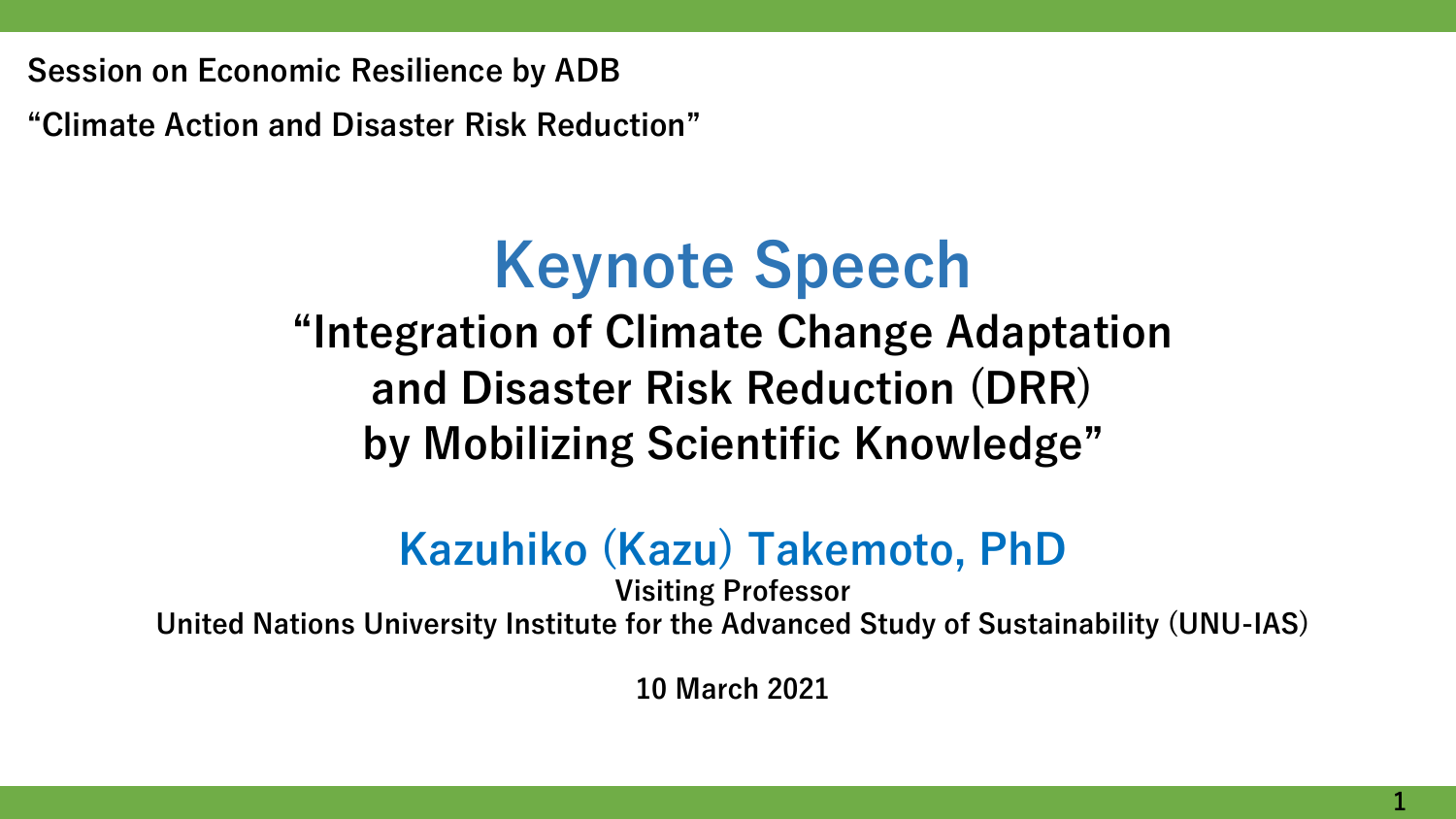### **International Symposium on "Climate Action and DRR"**



**30 June 2020**

**Organizer MoEJ, Cabinet Office Japan, and UNDRR**





**KOIZUMI Shinjiro**, Minister of the Environment, Japan **TAKEDA Ryota**, Minister of State for Disaster Management, Japan **MIZUTORI Mami**, Head of the UNDRR

- **Objectives 1. To enhance synergies between 3 Global Agendas toward realizing a climate-resilient society, and**
	- **2. To further develop climate change adaptation efforts to address climate-related disasters**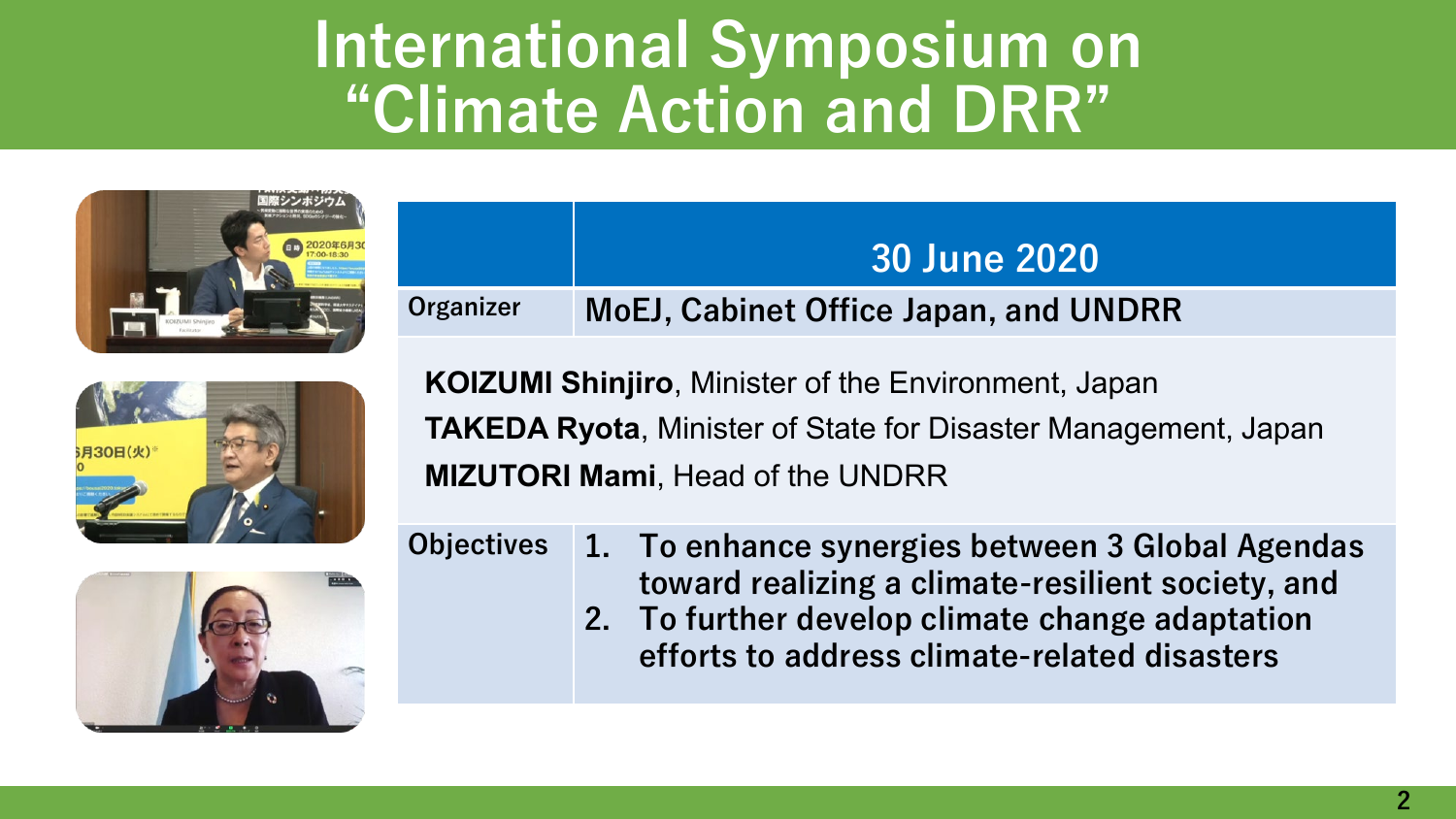# **Panel Discussion**

















#### **Guiding Questions**

- **1. Which experiences, systems or information are useful in preparing for disasters intensified by climate change?**
- **2. What can Japan contribute for the world to benefit from the synergies between the 3 global agendas (Paris, Sendai & SDGs)?**

#### **Conclusions**

- **1. Development of science-based tools**
- **2. Enhancing international cooperation**
- **3. Cooperation among stakeholders to address 3 Agendas**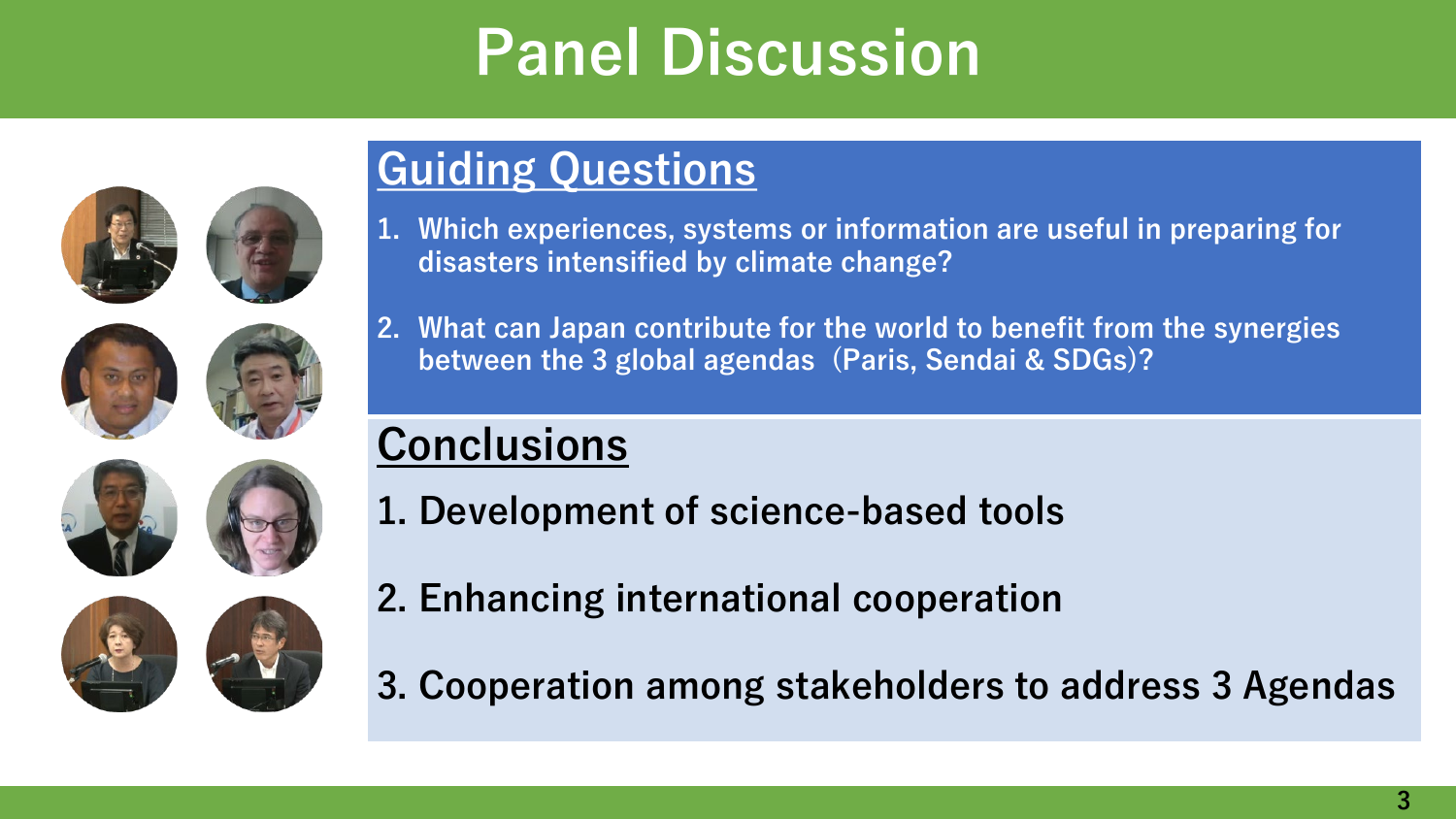### **Joint Message**

**Minister of State for Disaster Management & Minister of the Environment, Japan**

**Strategy for Enhancing the Synergy between CA & DRR in the Era of Climate Crisis**

- **Historical Wisdom**
- **Pre-disaster reconstruction efforts**
- **Adaptive Recovery**